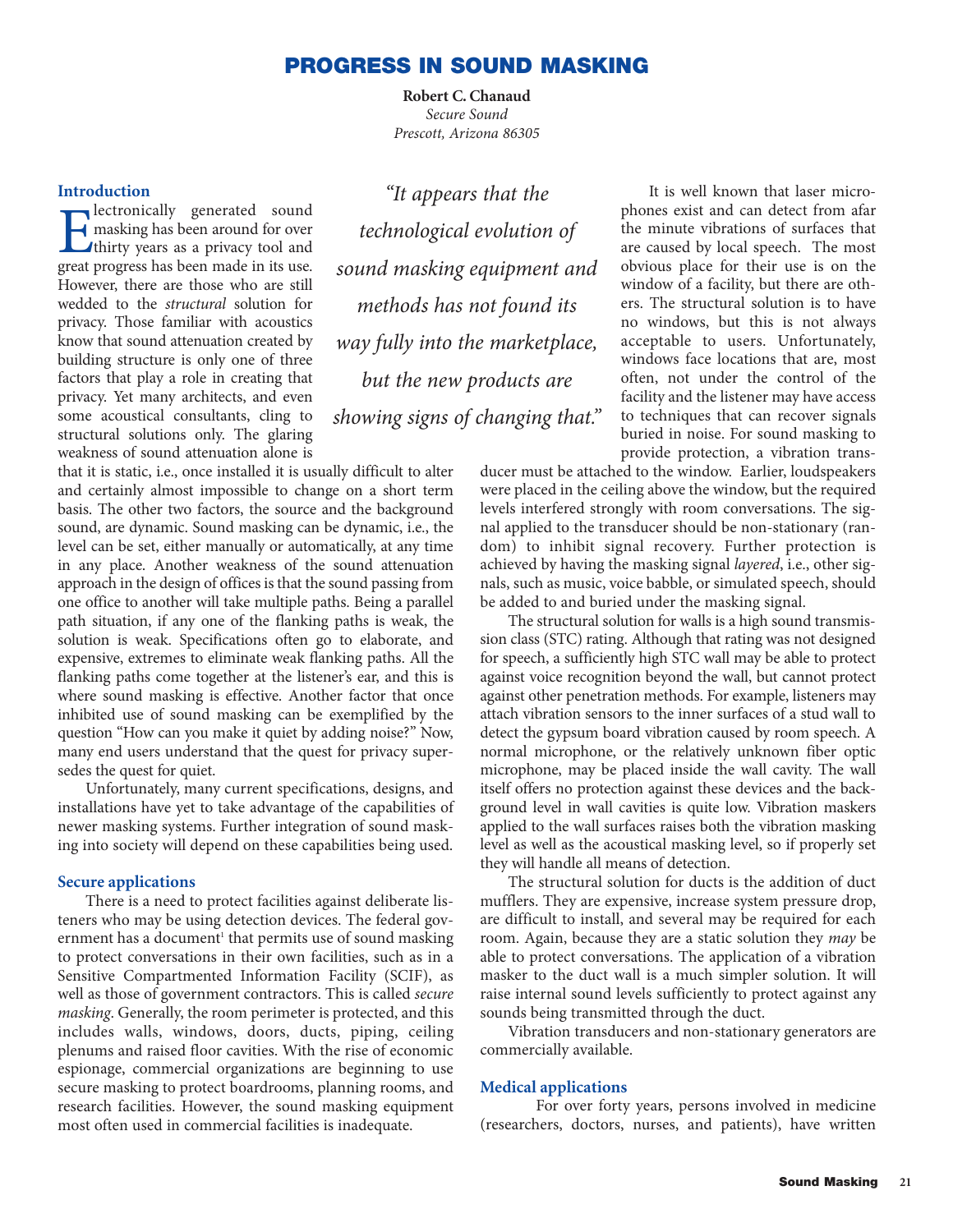innumerable articles on the negative effect of hospital noise on both nurses and patients. Yet very little has been done to solve the problem beyond administrative controls (please talk quietly, do not page so often), which are of limited effectiveness. The passage of the Health Insurance Portability and Accountability Act,<sup>2</sup> includes requirements for speech privacy associated with medical information. This legislation has provided an unprecedented opportunity to solve both the disturbance and privacy problems.

There is an active group of acousticians helping hospital designers provide good acoustics in medical facilities. The structural solution is well in evidence with those complying with the law. For example, anyone visiting a pharmacy is asked to stand back six feet behind the yellow line. However, there is a glimmer of hope for a dynamic (masking) solution in hospitals.

Schieber<sup>3</sup> found that the amount and rate of increase in the sound level from a constant background was the main contributor to full awakening, or changes in the stages of sleep. *He determined that the magnitude of the change in level, regardless of its median value, was more significant than the level of a steady sound of the same median value.* This conclusion was supported by an Environmental Protection Agency document.<sup>4</sup> Suter<sup>5</sup> expanded this finding by stating *"it is clear that intermittent and impulsive noise is more disturbing than continuous noise of equivalent energy, and that meaningful sounds are more likely to produce sleep disruption than sounds with neutral content."* Griefahn<sup>6</sup> noted that the difference between the ambient and the single event levels should not exceed 8 to 10 dB.

A test was done in the patient room of a modern hospital. Night time hourly percentile levels were calculated and the results are shown in Fig. 1. As is usual, the door was kept open during the night. It is clear that there are several periods with levels sufficient to cause awakening in the patient.

Although masking has been applied in doctors' offices for over twenty years, nursing homes, pharmacies, hospitals and medical providers (public health authorities, life insurers, billing agencies, and service organizations) have yet to appreciate the effectiveness of sound masking. All standard commercial masking equipment can be used in medical facilities.

# **Speaker locations**

There are criteria commonly used to insure that a masking system performs well. They are: (1) spectrum contour; (2) overall level; and (3) spatial uniformity of the overall level. Experienced professionals might include spectrum smoothness. In most cases, these criteria can be met successfully. However, it has been found that another criterion is needed to improve both performance and acceptability—*diffuseness of the masking sound field*. For those familiar with lighting this is similar to Equivalent Sphere Illumination, an accepted lighting criterion for reducing glare. A diffuse sound field reduces "acoustical glare" that, in practical terms, means that the source of the sound cannot be located. But it also means that listeners will accept higher masking levels. Most applications have speaker arrays above suspended ceilings but masking can be applied successfully in other locations. The criterion of diffuseness can be used to develop a hierarchy of preference for those speaker locations.



*Fig. 1. A large difference between two important percentile levels in the patient room of a modern hospital will awaken patients. Significant awakening events occurred during the night time hours for this sample.* 

1. *Speakers under raised floors.* Because the loss of sound through a raised floor is considerably higher than that through a suspended ceiling, the amount of sound reaching the listener from other directions is relatively higher, resulting in a high degree of diffuseness. Field experience has shown that the diffuseness is sufficiently high that neither the source nor the direction of the sound can be identified.

2. *Speakers in a plenum above very high suspended ceilings.* The sound reaching the listener from above arrives from a broad range of angles improving diffuseness. Because it is still possible to determine that the sound is coming from above, it is rated second in preference.

3. *Speakers in an open ceiling plenum without a suspended ceiling.* The sound reaching the listener from above arrives from a broad range of angles improving diffuseness. Because it is possible to determine that the sound is coming from above and because the speakers can be seen, it is rated lower in preference.

4. *Speakers in a plenum above a normal height suspended ceiling.* This location has been the standard for many years. Because suspended ceilings are normally near nine feet high, the direction from which the masking comes can be identified, and diffuseness of the sound is reduced. With very high plenum depths the diffuseness is better.

5. *Speakers mounted face-down in a suspended ceiling.* Because the listener is in the direct sound field of the speakers, diffuseness is considerably reduced, so the source of masking can be identified acoustically, and in some cases, visually. Shadowing of the masking can occur with higher open office furniture panels. Although this is the least desirable location for a masking speaker, it can be beneficial when the plenum above is very small.

Determining the amount of diffuseness for each location would make an interesting study. When choices are available, the above hierarchy is recommended. Masking speakers for any of the above locations are currently available, including those that fit into a small plenum or floor cavity. Most masking systems can accommodate the required difference in spectrum contour and overall level.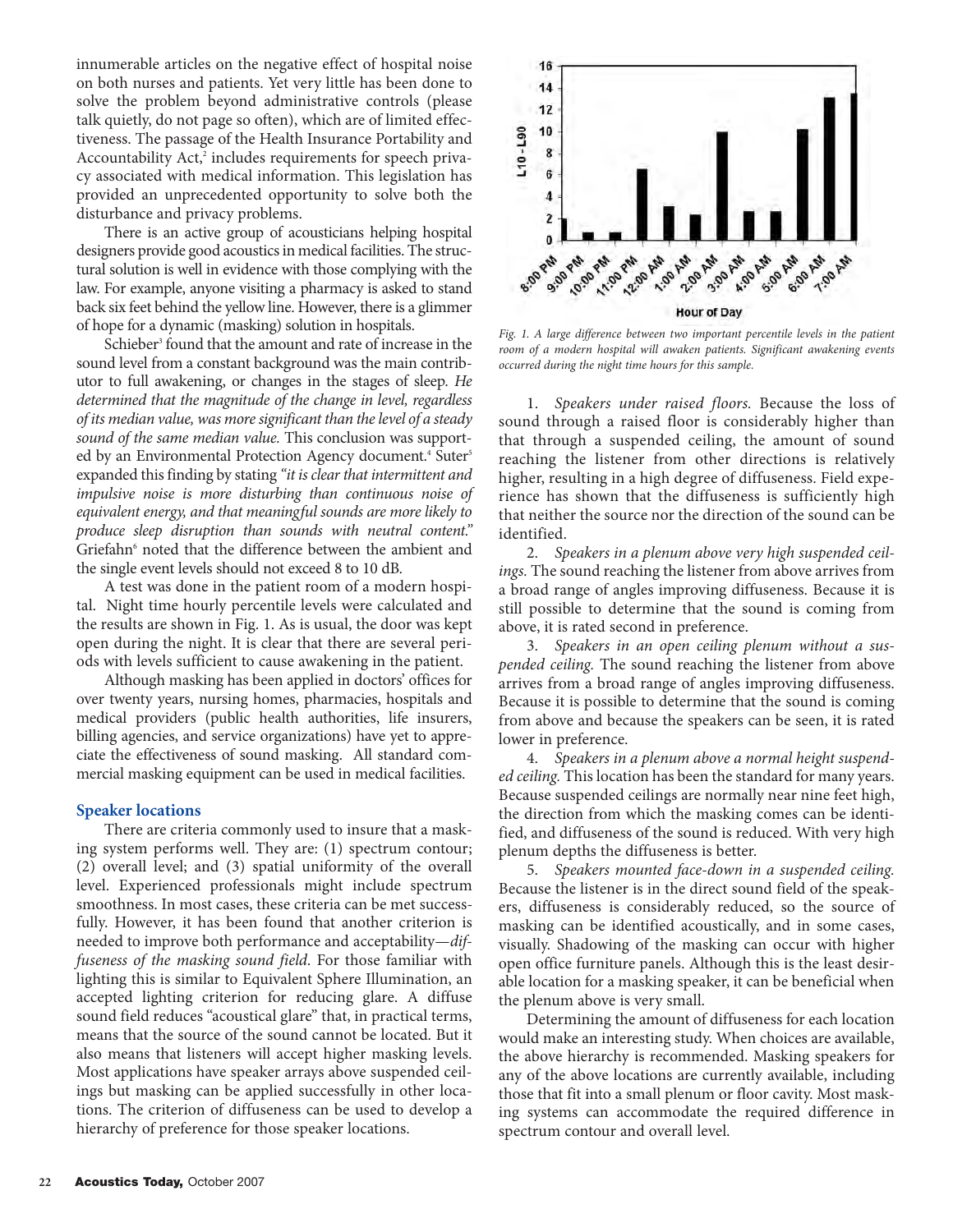### **Task masking**

The advent of vibration maskers for security masking has opened the door for localized masking in commercial offices, typically open office workstations. Placement of the masker under a work surface, behind a tack board, on a panel, or behind a picture, can provide privacy for an occupant with local control. Although the author had a panel mounted masking system in his workstation for several years, there seems not to be any current interest in this application by furniture manufacturers. However, there are personal speaker maskers that can be used for this application. One furniture manufacturer sells panel-mounted speaker maskers, but they are intended for area masking.

### **The masking spectrum**

A required masking spectrum is defined in almost all sound masking specifications. In the poorer ones, it is given in octave bands as opposed to the one-third octave band recommended by the American Society for Testing and Materials (ASTM).<sup>7</sup> There is ample evidence that one spectrum is not optimum for all applications. The author has used Privacy Index<sup>7</sup> in lieu of Articulation Index because users feel comfortable with the analogy between the degrees of privacy associated with it and school grades. Figure 2 shows the range of Privacy Index resulting from a variety of commonly used masking spectra in open offices. The overall level for each spectrum was 47 dB(A). It is clear that the spectrum *contour* for an open office is critical. To determine the best one for a given application, a computer modeling program was developed that creates a masking spectrum complementary to the sound attenuation spectrum of the given design. This kind of modeling minimizes the amount of masking required to achieve a given degree of speech privacy. It is recommended that the spectrum should be tailored to the specific project, not the one saved from previous projects as is found in too many specifications. Many modern masking generators have multiple sources and equalizers, so they are capable of handling a wide range of spectrum contours.

## **The quest for spatial uniformity**

Achieving spatial uniformity of the A-weighted sound masking level is a noble quest. One is reminded of the paper by Benoit Mandelbrot entitled "How long is the coastline of



*Fig. 2. The Privacy Index achieved by various masking spectra in an open office can vary significantly. This strongly suggests that the masking spectrum contour is important in open offices.*

England?" His point was that the length is determined by the scale of the measurement. As one makes the ruler smaller, the minor irregularities of the coastline are accounted for, increasing the measured length. The same concept applies to measurement of spatial uniformity. For example, if measurements are made everywhere in an open office, the results would show not only significant changes in level but also significant changes in the spectrum contour, demonstrating practical limits to the uniformity requirement.

One goal of spatial uniformity is to reduce the awareness of masking by not permitting detectable changes in level as one walks around a room. Experience has suggested that the small level changes within a workstation or closed office are seldom noticed. This suggests that measurements of spatial uniformity be restricted to the aisles of open offices, at occupant locations in closed offices, or in corridors.

The problem with all this is that the actual quest is for *spatial uniformity of speech privacy*. Because closed offices have very similar sound attenuation characteristics, both quests generally merge there. In open offices, however, the various panel heights and the possible proximity to vertical reflecting surfaces means that spatial uniformity of masking may not provide spatial uniformity of privacy. Zoning in open offices is the best means for solving that problem.

### **System zoning**

Most masking system designs have insufficient zoning. A zone control changes the overall masking level created by a

# 35 Years and counting...

One absorptive sound wall remains the world leader for durability and performance -**The Sound Fighter "LSE Noise Barrier System"** 

The LSE System has been consistently providing outstanding noise mitigation in applications around the world for over three decades.

- $\sim$  In-bouse engineering and drafting
- $\sim$  Easy to install
- $\sim$  Incredibly durable
- $\sim$  Very low maintenance
- ~ Heights to  $50 + feet$
- $\sim$  Wind loads to 200+ mpb
- $\sim$  Impervious to rust, rot and mildew
- $\sim$  Colorfast and UV protected
- $\sim$  Any color available

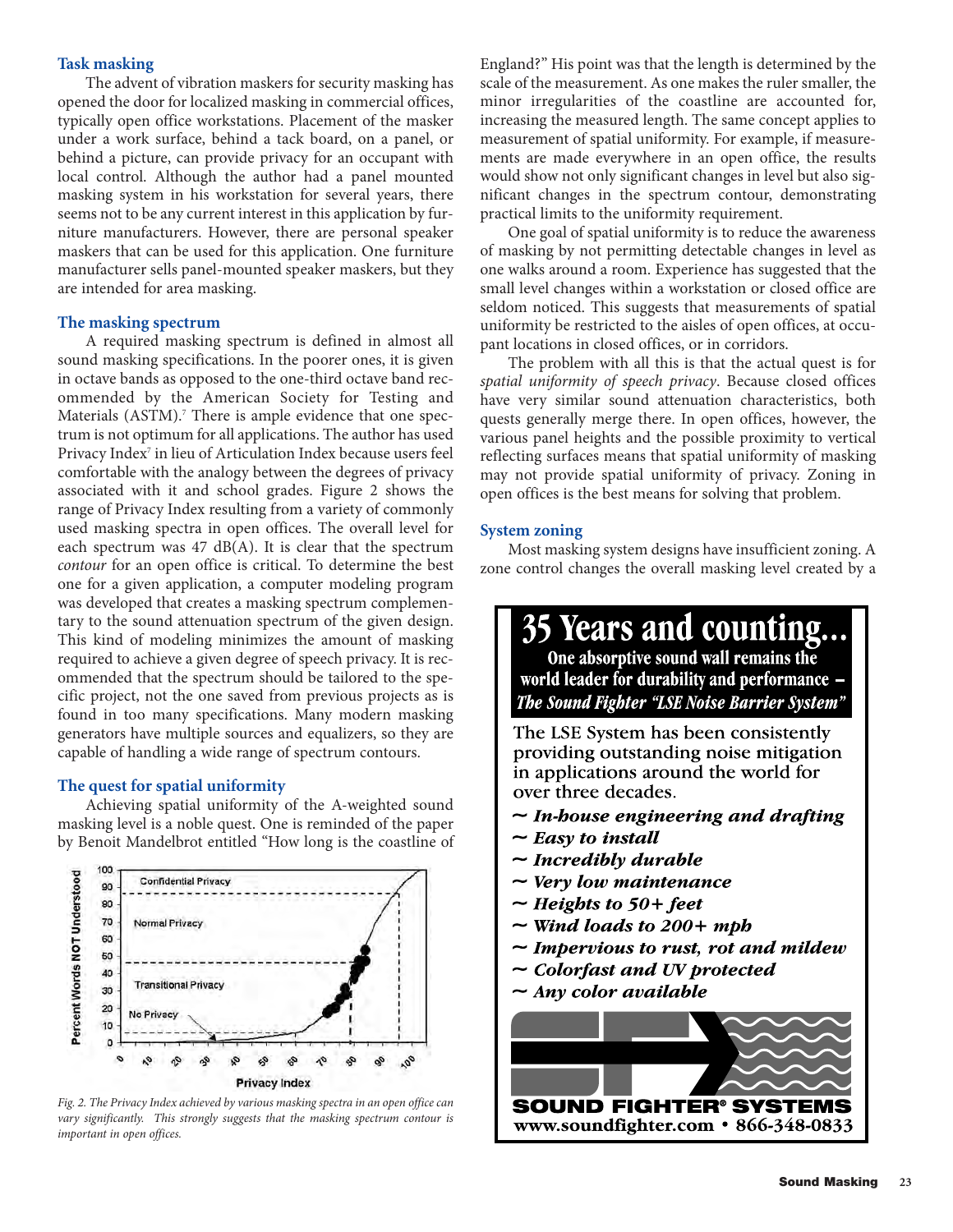group of speakers, but not the spectrum contour. Zones have several functions, one of which is noted in the previous paragraph. They also permit adjustments for differences in the acoustical environment of the speakers, such as plenum depths, suspended or structural ceiling heights, when the additional expense of a separate channel is not warranted. Zone controls also give the user some personal control over the system and the controls should be stepped so changes do not detune the system. A rule of thumb, when higher degrees of privacy have been achieved, is that a change of 3 dB equates to a nine point change in the Privacy Index. (See the steep part of the curve in Fig. 2.) This change is enough to alter the degree of privacy; thus level steps should be on the order of 1 to 2 dB. Several manufacturers now have zone controls in the form of separate autotransformers, amplifier input controls, or centralized digital controls that meet this requirement.

### **Initial ramp function**

A common adage says "Everyone is for progress; it is change they hate." There is considerable change when employees enter a new facility. To greatly reduce the impact of sound masking on these individuals, several modern masking systems include an initial ramp function that will increase the levels automatically from background to final over many days. This function is in series with other gain controls.

### **Power ramp function**

The above concept also applies when power to the masking system is lost. To avoid the abrupt onset of sound masking, a few systems now include a function that will raise the level slowly over several minutes.

### **Programmed level control**

Most masking specifications ignore the time factor even though the need for privacy is a function of time. Employees need to communicate at times, to be private at other times, but always to retain a sense of community with their fellow employees. During night, or early morning hours, occupan-



*Fig. 3. A sample of the two important percentile levels found in a busy open office with 44 dB(A) sound masking is shown. Significant potential distractions occur during work hours despite the presence of sound masking.*



*Fig. 4. The duration of exposure of an employee to acoustical distractions as a percentage of the workday for several masking levels is strongly influenced by the masking level. It is based on the criterion that L10-L90 is greater than 5 dB.*

cy is very low. During those hours, employees need to be aware of the presence of others, and security guards need wide aural horizons. In the early work hours, social aspects are most important and then transition to a need for privacy occurs and finally, near the end of the workday, the social aspects again prevail. One example of this effect is that complaints about excessive masking in fixed level systems often occur in early morning or late afternoon and this strongly suggests the need for temporal variations of masking level.

The earliest patent for this function was issued in  $1978<sup>s</sup>$ and now a number of manufacturers have what may be called a programmed level control function that will automatically change overall masking levels with time. The installer can program the generator for a range of levels in hourly increments over any day of the week, no increment of change ever being greater than 1 dB. Typically, there is one level rise and one level decrease during the day. The rise starts about one hour before normal working hours and the decrease starts about one hour before quitting time. The length of the rise and fall time is generally two hours. The total amount of change is generally 10 dB during the workday, i.e., the rise starts 10 dB below the design level, rises to the design level (0 dB attenuation) and then drops 10 dB toward evening levels. On weekends and holidays, the population density is much less and so the change is often only 5 dB, i.e., the gain increases from  $-10$  dB to  $-5$  dB. This feature is best implemented in clock-based digital signal processing systems where the required versatility is controlled by software and is quite simple to program. Programmed level control has been used successfully for over twenty-five years, but few specifications include it.

### **Adaptive level control**

The weakness of programmed level control is obvious the installer must predict how much activity sound there is going to be during any hour of any day. Adaptive level control is a further refinement, although it requires more thought about how much privacy is needed.

The basic structure of such a system is as follows. A spatially diverse set of microphones is placed in a room and overall level data are mixed and sent to the generator. The data are converted to one second Leq values and a running level histogram is constructed. The histogram data are converted to a running percentile table. The  $L_{10}$  and  $L_{90}$  (or  $L_{99}$ )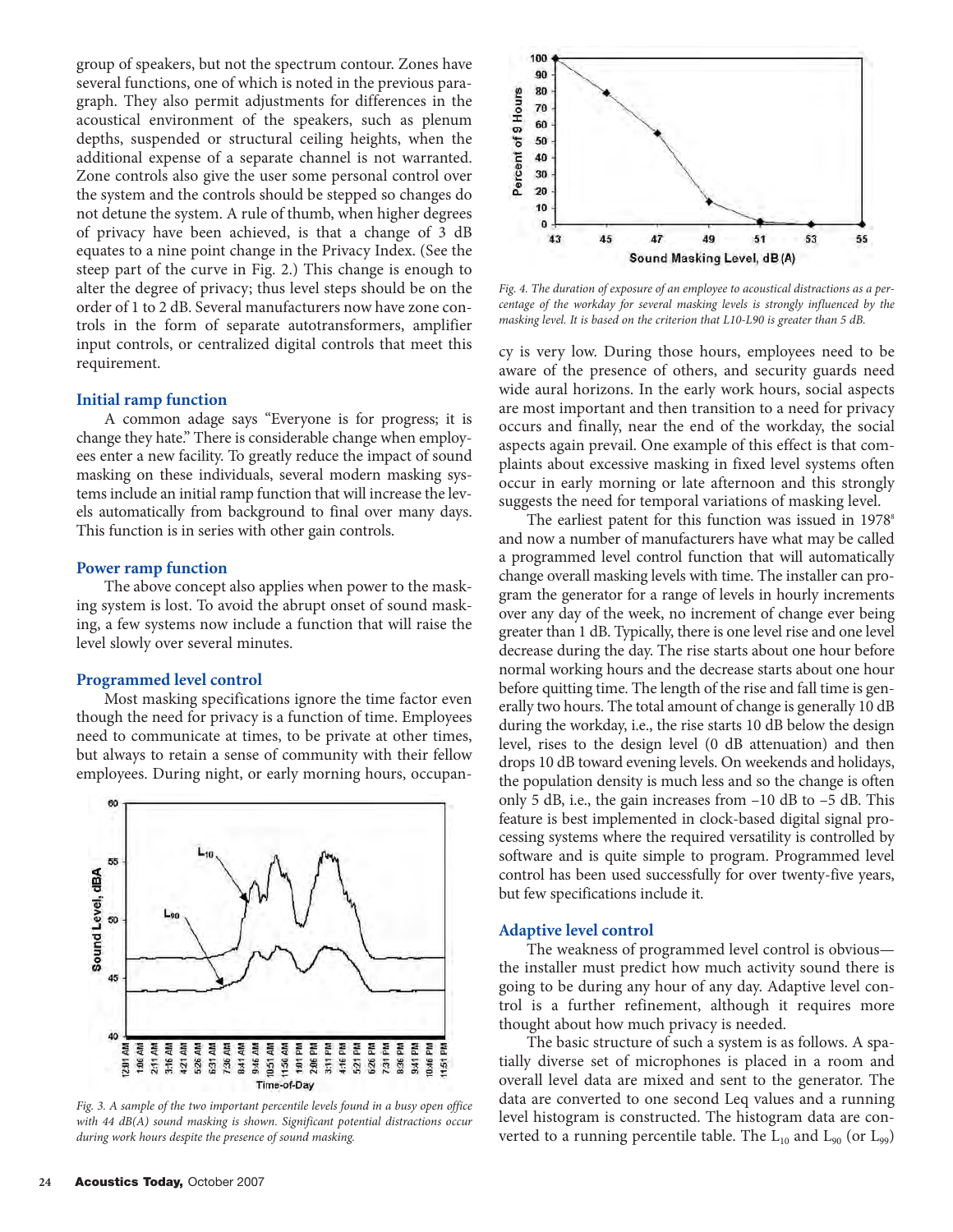levels are abstracted and the difference between them is compared with a difference criterion. If the level difference is greater than the criterion, the masking level is raised slowly. If the level difference is less than the criterion, the masking level is lowered. Generally, the rate of decrease is less than the rate of increase.

To develop some feel for what that criterion should be and what masking levels are required to control distractions, we looked at a typical day in a busy office. Figure 3 shows the  $L_{10}$  and  $L_{90}$  values for a twenty four hour period in an open office with a suspended ceiling and with sound masking at a fixed level of 44 dB(A).

At the present time, it is considered reasonable to set the level difference criterion at 5 dB. Figure 4 shows the total exposure time for the data in Fig. 3 as a percentage of the workday for several levels of sound masking in an open office. Levels of 45 dB(A) and above provided a significant reduction in the amount of time one was exposed to distractions. Raising the level from 43 to 47 dB(A) would have provided a 45% reduction in exposure. The figure suggests that a level of 49 dB(A) would be required to provide good privacy at all times. Most professionals consider that level excessive and unacceptable to occupants.

Most dissatisfaction with the acoustics of a work environment is an accumulation of distractions both in time and in the degree of severity. A metric such as dB-Minutes, (similar to that used by the Occupational Safety and Health Administration)<sup>9</sup> would add in that factor.



*Fig. 5. When both the intensity and duration of exposure of an employee to acoustical distractions is expressed as dB-Minutes for several masking levels, the impact on employees is changed. It is based on the criterion that*  $L_{10}$ - $L_{90}$  *is greater than* 5 *dB*.

Figure 5 shows the data in terms of the number of dB-Minutes greater than the criterion. Although the percentage of time a listener would be exposed to distractions was significant at 45 dB(A), this graph indicates that the severity of that exposure was greatly reduced. This figure also shows how important it is to set the masking level properly, and that a predetermined fixed level based on tradition is inadequate. Since we are concerned with cumulative effects, consider an average workday exposure. The average exposure is reduced from 4 dB to 1.4 dB by increasing the masking level by only 2 dB. Adding another 2 dB produces only minor improvement. It should be clear that too little masking can result in much distraction, and that too much masking adds little ben-